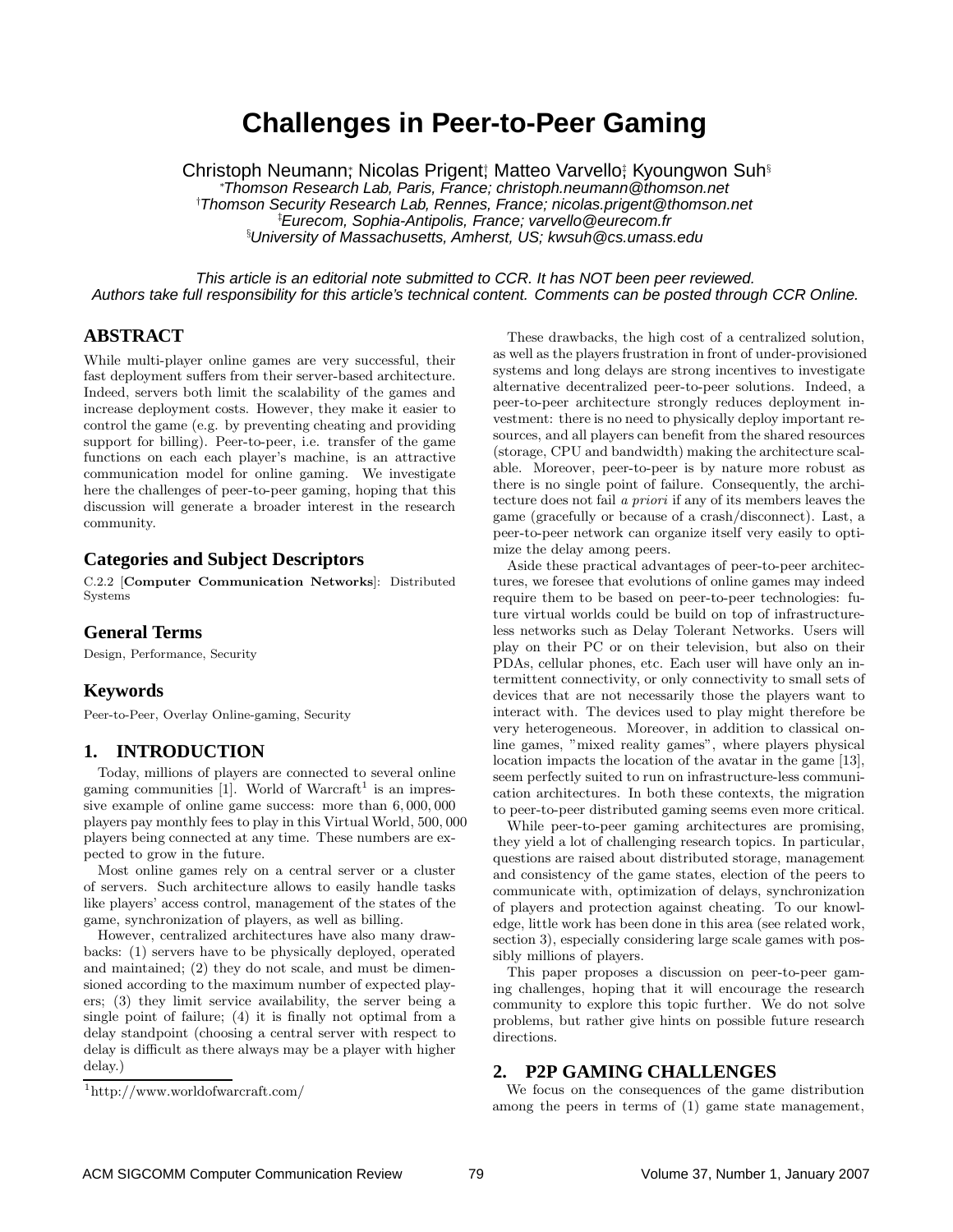even in the presence of peer failures, (2) delay, (3) scalability and (4) cheating.

## **2.1 Game state management**

A game is characterized by a set of states, these states being modified along the game course by events. Whatever the communication architecture, the system has to guarantee that the game state is consistent among all players, in other words that the information each player gets reflects all the relevant events that occurred in the past.

With a peer-to-peer gaming approach, an overlay is constructed in order to manage states. The overlay topology fundamentally influences the way the states are managed. Two approaches can be considered, static overlay and dynamic overlay.

With static overlays, peers are organized in a structured way, which is independent of the interests of each player. Each peer gets assigned objects, players or zones to manage. In other words, the overlay is defined beforehand and data is injected in this overlay, without rearranging it. Events and accesses to a state are routed through the overlay e.g. using a Distributed Hash Table (DHT) as in [12]. In dynamic overlays instead, peers dynamically construct the overlay according to their interests and interactions between players. These interests may be dynamic and change over time.

This discussion raises the question whether the overlay in the specific case of p2p-gaming should be interest-driven or not<sup>2</sup>? To answer this question we believe that it is necessary to divide game states and events in two types, local and global.

Global states (e.g. global clock in the virtual world) or events (e.g. an earthquake that affects the whole virtual world) are not related to a specific player or location and are a priori accessible at any time. By contrast, local states or events are either (1) physically bound to a player's avatar, e.g. its state or the one of an object he or she owns, (2) logically bound to a player or its avatar, e.g. several avatars of the same clique communicating together, or (3) bound to a specific location in the game, e.g. the state of an object at a given location or some local event such as rain on a limited location. Local states do not need to be consistent among all players. Other players who don't interact with it at this time can update it later.

Since a player is always interested in global states and events, static overlays are more adapted to handle them. By contrast, local states and events are better handled by dynamic overlays, since they can adapt to the dynamic nature of this information. Therefore the two type of overlays could be used in a complementary way.

Furthermore, other storage and access schemes could further complement them. For instance, critical information like access control policies could be stored and managed on centralized servers, while unmodifiable information could be stored on all peers.

Whatever the schemes chosen, handling information consistency becomes an issue with peer failure and churn, i.e. players that leave and join the game, or nodes that are disconnected or delayed for a short time because of network congestion. To address this problem, the classical approach is to replicate game state among several peers. However, there is trade-off to find between resistance to failure, churn, performances in terms of reactivity and bandwidth consumption.

Churn can almost be strongly mitigated if the game is deployed on Set-Top-Boxes or Residential Home Gateways that are controlled by some central authority (e.g. the content provider or the ISP) : these devices being "always on", they can participate in the game overlays even if the player is disconnected from the game or gracefully leaves it. In this case, the only cause of churn is a device or network failure.

#### **2.2 Delays management**

Delays must be kept beneath the human perceptible thresholds. Distributed Interactive Simulation (DIS) and the High Level Architecture (HLA) standards [11] specify delays beneath 200ms. Above that, playing becomes uncomfortable and there is unfairness if all players do not have the same delay.

Delays are caused by two factors: (1) the time to transport and process the information over the network, that we call network delays, and  $(2)$  the time to take into account all players actions and to synchronize them (e.g. by waiting for the slowest one) that we call synchronization delays.

Network delays are already often close from or even above the values tolerated by humans perception. In client-server architectures this delay is due to either the lack of CPU resources or bandwidth by the server and the RTT between each client and its server.

By using a overlay, players ideally communicate directly with each others without going through a central server. This removes the risk for the server to become a bottleneck and reduces the number of hops required for players communication. However, there is a risk to make some specific nodes in the overlay become themselves bottlenecks, for instance when a node having a low bandwidth manages game states a lot of other peers are interested in. This advocates for overlay building mechanisms that take into account available bandwidth of each peer, RTT between peers, and that try to let all players experience roughly the same delay so as to minimizes the effects of synchronization delays.

In both client-server and peer-to-peer technologies, techniques like "dead reckoning" can conceal players with higher delays by predicting and updating the states of their avatars according to the previous moves. Once the real actions have been received from a given player, the predicted state is corrected. However, dead reckoning may result in a degradation of playing experience [4]. Note also that dead-reckoning has some cheating issues as discussed in [2].

Regarding synchronization delays, play-out buffer can be used to make all players experience the "same" delay. A basic stop-and-wait protocol like Lockstep [2] waits for the slowest player to send its actions before updating the game state. Because it is often unacceptable to make a single player to slow down the entire game, other techniques like "Bucket-synchronization" [4] do not require all players to wait for the slowest one but periodically synchronize all the received actions. Unavailable information from a player can then be "replaced" by dead-reckoned state. The number of peers involved in the synchronization process can be optimized according to the players interests.

 $^2$  Levine et al.  $\left[ 9\right]$  had a similar discussion on content-based multicast, i.e. what the best mapping of content to multicast groups according to receiver interests.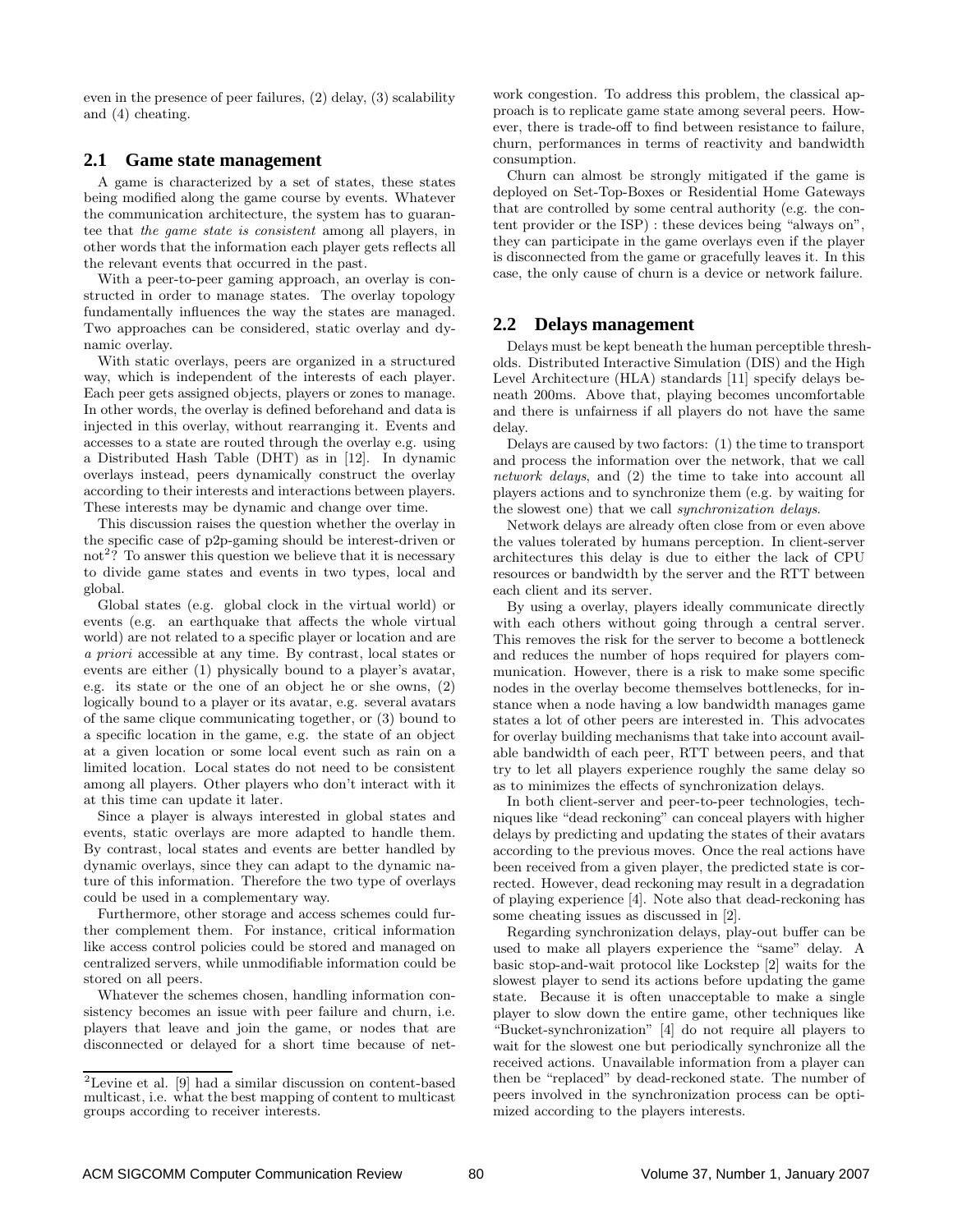# **2.3 Scalability**

Since each peer contributes in CPU, storage and bandwidth resources, most peer-to-peer systems are by nature more scalable than server based architecture. However, experience shows that also peer-to-peer systems are limited in scalability (e.g. Gnutella). Applied to peer-to-peer gaming, this may be expressed as higher delays when the number of player increases. To push back these limits, and based on what is already done today for server-based solutions, we can envision to improve the scalability by breaking the game space down into smaller regions and treating each region as a separate game.

The regions can be statically predefined as in [15] or built ad-hoc because there are players at one spot in the game. This approach again raises the difference between non-interest-driven (fixed and predefined regions) and interest-driven (ad-hoc) overlay design.

The system can then use a dedicated overlay to manage the region, or elect a responsible peer acting as a server for that region: it handles information consistency, and might even stores all the information of that zone. A peer responsible for a zone is not necessarily in that zone. Instead, a metric that considers only stability in term of permanence in the game may help choosing the responsible peer.

However, it is difficult to anticipate scalability issues in peer-to-peer gaming without experimental deployment.

#### **2.4 Cheating**

Resistance to cheating is one of the biggest challenge in peer-to-peer gaming. We define cheating as an unauthorized interaction with the game system aimed at offering an advantage to the cheater.

We distinguish three categories of cheating<sup>3</sup> according to the threatened game property [10]: (1) Confidentiality, when the cheater obtains information that he or she is not supposed to, such as elements of the global state of the game (e.g., a place on the map), interactions between other players he or she is not involved in, or local information about another avatar's confidential characteristics; (2) Integrity, when the cheater modifies the state of the game or its fundamental laws, for instance by modifying the map, the state of an avatar, or the rules of physics; (3) Availability, when the cheater delays or switches off (parts of) the game such as a zone or a set of avatars, for instance when things go wrong for him or her.

To achieve her goals, a cheater can act on various targets. First, she can focus on the network and eavesdrop, inject, delay or drop messages. She may for instance passively examine the private communications that she is just supposed to forward. Peer-to-peer architectures are probably more vulnerable to this kind of attacks, since in server based architecture each player communicates only with the server and is not involved in message forwarding.

Second, a cheater may target the game states. She can for instance use the application data she stores (that in the peer-to-peer case may not be only related to her) to discover where specific entities are hidden in the virtual world, or modify the state of the virtual world or of avatars. While client-server solutions can benefit from a trusted server to manage the game states and ensure its integrity and confidentiality, game states are distributed among the peers in peer-to-peer architectures. Consequently the cheater potentially controls the information stored on its peer.

Finally, a cheater may target the game application itself, or even the host system on which it runs. For instance, she may reverse-engineer the game application to obtain more precise information on how it works. She can also modify the rules by changing the code of the program, or by tweaking the pseudo-random number generator of the host system it runs on. Here again peer-to-peer architectures are probably more vulnerable to these cheats because they are made of a set of a priori untrusted peers and cannot rely on a trusted server to implement the security critical primitives.

This list of target is not exhaustive. Particularly, we have not considered the cheating methods that use other communications channels, such as the one for which the cheater uses its phone to call other players and disclose them information while he is not supposed to be able to communicate with them in the game. Using once again the terminology of the security field, these cheating methods can be related to "side-channel attacks".

To address cheating, two complementary approaches can be considered: cheating-resistant systems and cheating-evident systems. Cheating-resistant systems' goal is to prevent cheating. Among the relevant services are (1) player authentication, (2) accountability (that allows to impute the actions of a player to him or her after he or she played), (3) confidentiality of information and communications, (4) application integrity and (5) tamper-proof devices to prevent a cheater from interfering with the game application and its data. By contrast, cheating-evident systems' goal is to reactively detect cheaters and punish them (e.g. ban them or degrade their experience).

Cheating prevention and detection could be relatively simple in a centralized server-based architecture, especially because a reasonably controlled and thus trustworthy server is available. A peer-to-peer environment yields more challenges. First, it may be very complicated to apply cheating resistance extensively to a whole peer-to-peer architecture, that is mostly made of uncontrolled hosts. Moreover, it is unclear where to place the mechanisms to be used: on all the devices that take part to the game, or only on a subset of them? In this latter case how is this subset selected? Aside from this, in the case of a fully decentralized approach, the management of trust between the devices and between the players is a complex issue. How can we be sure that a device or a player acts faithfully? How is trust established and maintained? How is slandering handled? All these questions are close from the one that are yet only partially solved in security proposals for peer-to-peer and ad hoc networks.

Another way to prevent cheating, that takes advantage from the feature of distribution of peer-to-peer architectures, would be to make a peer to handle a region only if its player's avatar is not present in it. However, this solution remains hazardous, because a player may nevertheless want to cheat and influence what happens in this region, due to the side effects it involves (e.g. making avatars of its team win, making an enemy avatar eliminated etc.). Thus, such a proposal would also require to authorize a peer to handle a region only if the events that happen on it have no interaction with its player's interests. This may be a very difficult problem, because it is very complex to define precisely each player's interests, especially when handling the side effects.

<sup>3</sup> In this paper, and by contrast with the field of security, we do not consider the case of vandals, that are not cheaters because their actions offer them no advantage in the game.